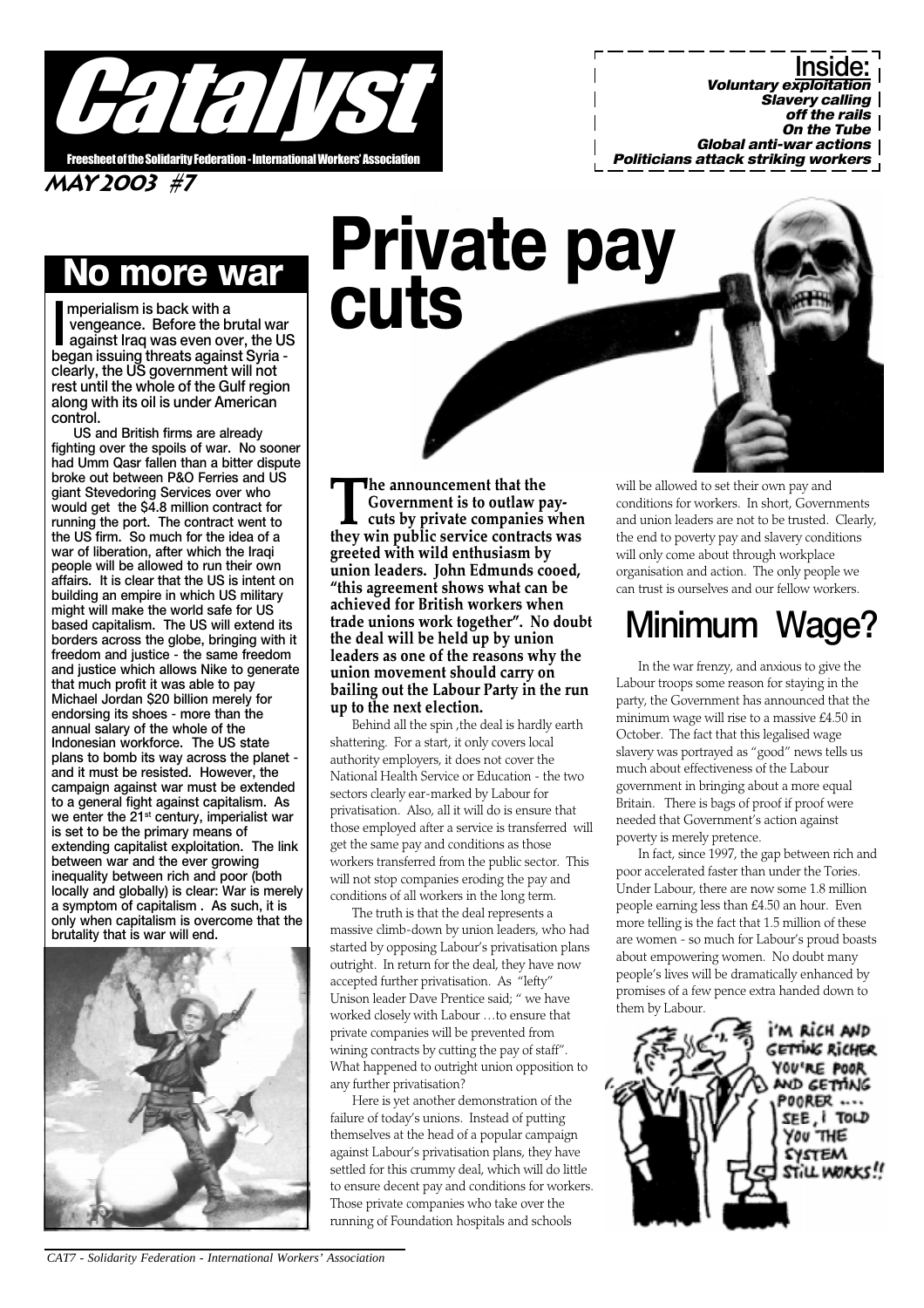WE HAVE EVIDENCE THAT YOU HAVE BEEN ABUSING THE SYSTEM BY BECOMING A MORE VALUABLE MEMBER OF SOCIETY.

**EMPLOYMENT** 

## **SERVICE** Voluntary **exploitation**

*Over the past few years, as councils have hived off their duties to the private sector, there has been a substantial growth in the voluntary, charity and community sector. These groups can cover a range of jobs from housing to care, urban regeneration to environmental concerns.*

*Often, employment depends on the acquisition of grants from various funds. This means that jobs are offered on shortterm contracts rarely going beyond three years. It also means that many jobs are part-time. Often, part of the job description is to seek further funding for your own employment. The catch is that, if you do succeed, you may well have to re-apply again as it may have a slightly different job description. This puts all the power in the hands of any management committee you have to work under.*

*If you try to improve your conditions, they always have the threat of not employing you beyond the end of your contract. It also leads to one of the other major problems, working unpaid extra hours. Workers in this sector rarely get overtime payments. Even though many of the extra hours are worked at unsociable times, evenings and weekends, we are expected to take 'time off in lieu'. The problem is, in small organisations, this proves unfeasible, and the extra hours worked build up to a point where it is impossible to reclaim all the hours owing. Pressure is then applied to the worker who is prevailed upon to donate the extra hours because it is for a good cause. If that doesn't work, then the threat of not being reemployed when your contract ends is used.*

*It is rare for workers in this sector to be unionised. If so, they are usually the sole person in the organisation who is. Often alone and based in very small workplaces, they can belong to several different unions, the T&G, GMB, UNISON, AMICUS ,etc. What we need is for workers in this sector to get together, across and beyond union organisation, to ensure that basic conditions are met and eventually improved. If anybody wants to get involved in this, contact Catalyst, and we can look towards producing a leaflet especially for workers in this sector and start to connect across workplaces and unions to discuss the best ways of improving our working conditions.*

#### Globalisation on your doorstep:

# Slavery Calling

**W** orkers at 34 BT call centres<br>
20<sup>th</sup> March over the company's<br>
plans to ave 2 200 jobs and transfer staged protests on Thursday plans to axe 2,200 jobs and transfer work to India. The battle goes to the heart of debates over capitalist globalisation. Companies are increasingly turning toward 'outsourcing' many jobs to countries with lower labour costs. Call centres have become an initial flashpoint for workers' anger over the issue.

The Communication Workers' Union (CWU) has rejected the argument that opposing BT's plans will hit Indian workers. It said, "The CWU has no issue with India or Indian workers. Our issue is with BT". BT plans to cut jobs involved with running the '192' directory enquiries service. It wants to transfer work to two call centres in Delhi and Bangalore. Behind the move is a scramble to cut costs and boost profits at the expense of workers everywhere.

The whole idea is driven by the logic of a "race to the bottom" built into the process of capitalist globalisation. As the CWU says; "BT's reasons for wanting to move work to India are almost entirely cost based. The pay of a call centre worker in India is approximately £3,000 per annum."

BT is a hugely profitable company. Its latest figures, for the three months to December 2002, show a £521 million profit, up 37 percent on the previous three months. That's £66 a second. Like every corporation, BT is driven to cut costs in the face of competition, even when it is making obscene record profits.

US corporation The Number has a service based at a Cardiff call centre, while Irish corporation Conduit operates from centres based in Swansea and Cardiff. These firms will undercut BT by making workers work harder for less money, and in some cases, by attacking or refusing union rights. BT's response to such threats is to look for even cheaper labour and

move work to India.

It is a myth that most companies can simply switch operations around the globe easily. But in some industries, most obviously those like telecoms, companies can move operations much more easily. The only requirements are stable communications links, and skilled, and in BT's case, English-speaking, workers.

BT does not give a damn for any Indian workers it will employ. They will be told to work often unsociable and long hours at miserable pay. And no matter how hard they work, the instant BT finds it can move to another Indian city or another country where wages are even lower, it will do so. Accepting the logic of BT's plan means workers everywhere buying into a race to the bottom.

The kinds of pressures this leads to are already being felt in British call centres. Hundreds of call centre workers in Thornaby and on Tyneside in north east England have just accepted wage cuts of between 12 and 25 percent to keep their jobs.

Their employer Npower said the alternative was the jobs moving elsewhere. Unfortunately, the workers' Amicus union responded pathetically. "It was two hard choices really," said Amicus official Dave Harrison. "One was lose your job, the other was have a reduction in wages."

But there is another choice. This is to reject the bosses' logic, and instead stand up to the corporations, which are more vulnerable to workers' action than they pretend. The CWU has done this, call centre workers need to ensure that the pressure is kept up.

BT has plenty of money and can be forced to abandon its plans. The threat of seeing its £66 per second profits plummet as workers struck would concentrate the minds of BT's board members wonderfully. Workers can fight for levelling up. Capitalist globalisation faces workers and their unions with a stark choice. Either unite to fight the corporations on this basis or be sacrificed in a race to the bottom.



 *CAT7 - Solidarity Federation - International Workers' Association*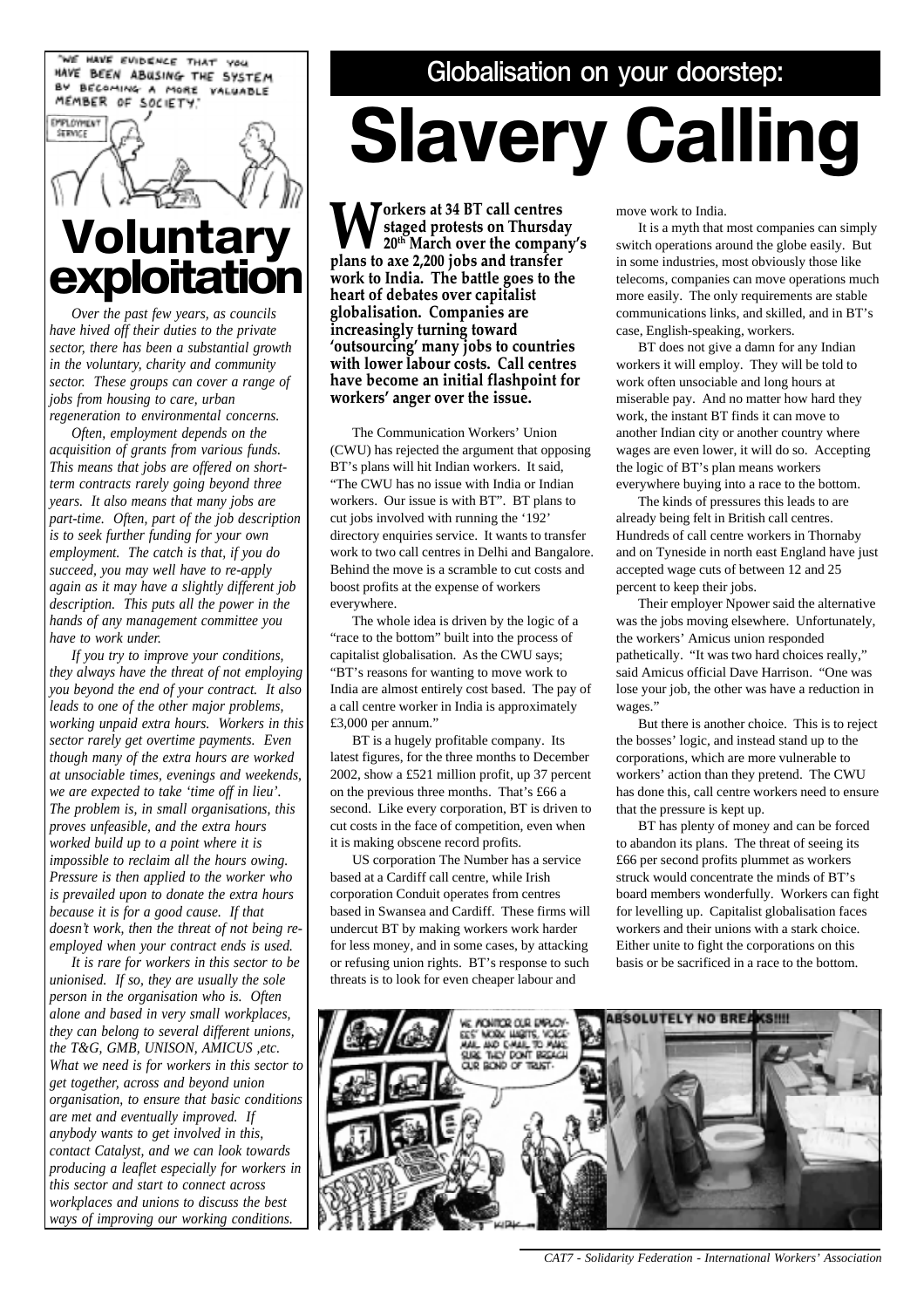Safety, casualisation and profits:

# Off the Rails

#### Fresh from slaughtering in Iraq, the Labour Party can return once again to the enemy within - namely, the organised working class.

workers.

It is only a matter of time before we will see troops on the streets of Britain again most likely over the firefighters strike. While the Government cannot employ troops against the guards strike on the railways, they are still doing all they can to defeat

them. The guards are taking action as a result of rail bosses attempts to undermine their role by taking away the safety aspects of their jobs. The Government, through the strategic rail authority, have responded by guaranteeing to make up any losses the rail companies incur due to the strikes.

The guards strike is important not just because it affects the safety of passengers. The primary role of the guard has historically been to ensure the safe running of the train - a crucial role should

a potential accident occur. By taking away the guards' safety role, the bosses hope to be able to do away with the guards altogether in the long run. Currently, the majority of trains cannot move without a guard on board, for safety reasons, but, by transferring the safety aspects of the job to the driver, the guards will be reduced to little more than roving ticket inspectors.

This is the next step in the casualisation of the railways - a process which has seen safety of the railways and rail workers' jobs



Michael Mungover

Let's lock up the corporate killers.

> feeling of the guards that, despite the best efforts of union leaders and management, they are still confident enough to take action.

undermined in order that they can be replaced by untrained contract and agency

This dispute has hardly been helped by the union leaders. When the rail bosses imposed the changes to the guards role, a

Scared of losing

dragged on for years, during which time, rail companies have done all they can to undermine the guards' role. It is a reflection of the strength of

Let us hope that the guards' fight will be the start of a wider campaign against casualisation. If it is to succeed, such a campaign must involve all those employed on the railways, including contract and agency workers. The aim must be the return of national pay and conditions for all those working on the railways.

## Global anti-war actions

Anarchosyndicalists around the world took part in actions and strikes against the war in Iraq co-ordinated by sections of the International **Workers' Association** (IWA). While small sections such as the

Solidarity Federation could only take part in demonstrations around the country, the larger sections of the IWA could be at the forefront of actions, including the calling of general strikes.

In Italy, the anarcho-syndicalist union USI, along with other rank and file organisations, called a general strike on Thursday 20<sup>th</sup> March. It



was estimated that over one million workers took part in the strike joining marches, demonstrations and blockades that brought many parts of Italy to a standstill. In Spain, the CNT

helped to co-ordinate a general strike on Thursday April 10th bringing many cities to a standstill. In Barcelona, tens of thousands of people took to the streets in a day of protest against the killing in Iraq and the permanent war. Many businesses were closed. Actions

were continuing until the late

evening.



*On 13th February , at a meeting of the* Workmates Collective, *a Tube Workers body at a west London Depot, a proposal was carried unanimously by the 150 or so attending to set up a council consisting of a delegate from each gang. Up until then, the collective had been organised by a handful of RMT workplace reps; now, organisation has passed to the newly formed Workmates Council of recallable gang delegates, moving toward a libertarian formation (anarchosyndicalism) instead.*

#### Workmates history

*Coming from various engineering departments on the Underground (including track installers, track welders, crossing makers, carpenters, ultrasonic rail testers, track vent cleaning gangs, and lorry drivers), many people work alongside large numbers of barely unionised subcontracted labour.*

*The collective of 250 plus workers was formed and initially centred around the fight against the prevarication of London Underground (PPP) over the last 5 years, with the agency workers showing their LUL workmates the utmost loyalty during various strikes. The pace was set early on with agency track installers/welders, some of whom had been Yorkshire and Kent miners, and has been maintained ever since. Solidarity was also extended in dealing with health & safety issues affecting staff and agency workers alike, often resulting in mass "refusals to work on the grounds of health & safety" when necessary.*

*At the time of writing, the various gangs are going through the process of nominating their delegates, with initial delegates meetings to form the council. A number of gangs have already nominated a delegate, and everything is said to look on* "track"*(!).*

*We at Catalyst extend fraternal greetings and solidarity to the Workmates Collective.*